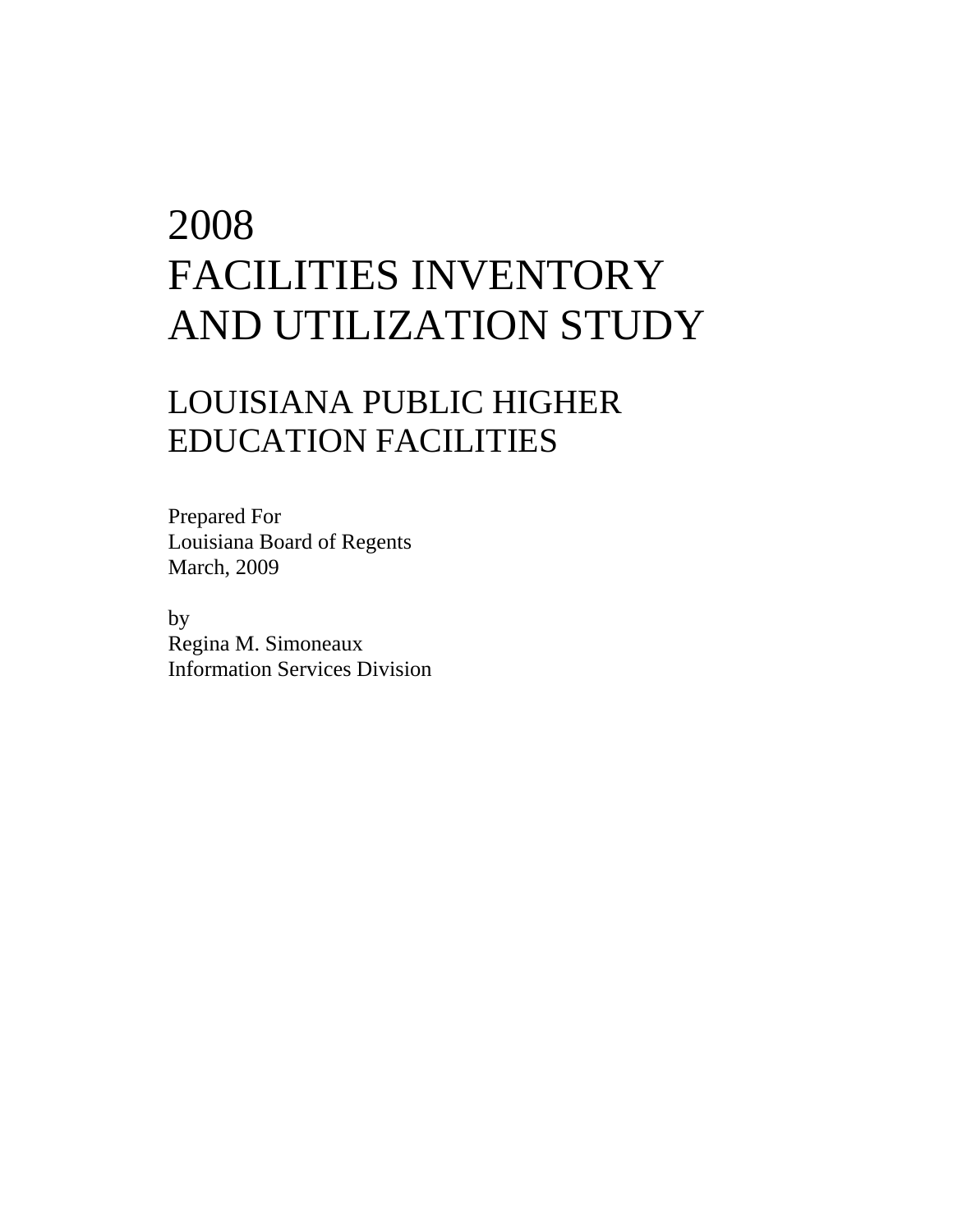## **Board of Regents**

Artis L. Terrell, Jr., Chairman Robert Levy, Vice Chairman Mary Ellen Roy, Secretary Scott O. Brame Charlotte Bollinger Robert J. Bruno Richard D'Aquin Maurice C. Durbin Donna Guinn Klein Ingrid T. Labat W. Clinton Rasberry, Jr. Victor T. Stelly Harold M. Stokes Roland M. Toups Joseph C. Wiley Jamey Arnette, Student Member

Sally Clausen Commissioner of Higher Education